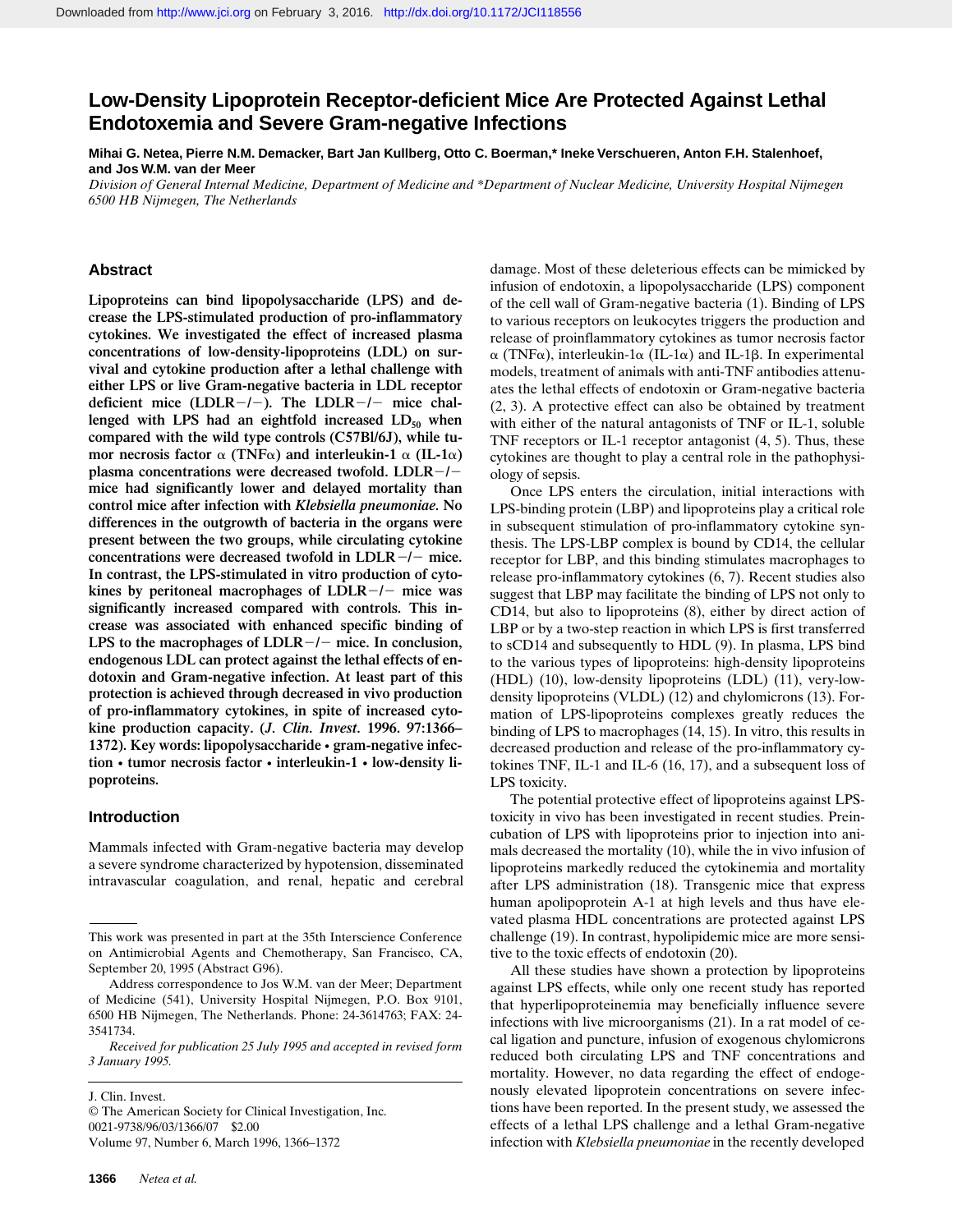low density lipoprotein receptor knockout mice (LDLR $-/-$ ). These  $LDLR-/-$  mice have a markedly increased plasma cholesterol concentration compared with the wild-type controls, due to a 7–9-fold increase in intermediate density lipoproteins (IDL) and LDL (22). To study the mechanisms involved in the lipoprotein-induced protection we assessed the bacterial outgrowth in the organs and the cytokine response during infection. In addition, we studied the cytokine production capacity by the peritoneal macrophages of the  $LDLR-/$ and control mice.

#### **Methods**

*Animals.* Homozygous C57Bl/6J mice lacking low density lipoprotein receptors (LDLR $-/-$ ) and wild-type littermates were obtained from the Jackson Laboratory (Bar Harbor, ME) as mating pairs, and bred in our local facility. For the experiments, 6–8 weeks old mice, weighing 20–25 grams, were used. The animals were fed standard laboratory chow (Hope Farms, Woerden, the Netherlands) and housed under specific pathogen-free conditions. The experiments were approved by the ethical committee on animal experiments of the Catholic University Nijmegen.

*Lethal endotoxemia model.* Lipopolysaccharide (LPS; Escherichia coli serotype O55:B5) was obtained from Sigma Chemical Co. (St. Louis, MO). Groups of  $LDLR-/-$  and C57Bl/6J mice were injected i.v. in the retroorbital plexus (after anesthetizing with ether) with various amounts of LPS (0.25–2.5 mg/mouse). 90 min after challenge with LPS, five animals from each group were anesthetized with ether and bled from the retroorbital plexus for measurement of  $TNF\alpha$  circulating concentrations. Another five animals per group were bled 4 h after LPS for measurement of IL-1 $\alpha$  and IL-1 $\beta$  circulating concentrations. In the remaining mice (at least 5 animals/group), survival was assessed daily for 7 d.

*Lethal cytokinemia model.* To investigate the role of TNF and IL-1 in the LPS-induced mortality,  $LDLR-/-$  and control mice received a single i.v. injection of recombinant human TNF $\alpha$  (50  $\mu$ g/ mouse) (kindly provided by Dr. G. Adolf, Ernst-Boehringer Institut, Vienna, Austria), recombinant human IL-1 $\alpha$  (10  $\mu$ g/mouse) (kindly provided by Dr. P. Lomedico, Hoffmann-LaRoche, Nutley, NJ), or a combination of both. Several combinations of recombinant cytokines were used in different experiments: 10  $\mu$ g TNF $\alpha$  with 1  $\mu$ g IL-1 $\alpha$ , 20 μg TNFα with 5 μg IL-1α, and 50 μg TNFα with 20 μg of IL-1α. Survival was assessed every 12 h for 2 d.

*Klebsiella pneumoniae infection. Klebsiella pneumoniae* (ATCC 43816), a strain that produces a lethal infection in normal mice, was injected i.v. in the retroorbital plexus  $(10^6-10^7 \text{ CFU/mouse})$  into LDLR-/- and control mice  $(LD<sub>50</sub> 8 \times 10<sup>5</sup> CFU/C57Bl/6J$  mouse). To assess whether the same protection is obtained in a more sustained model of infection, *K. pneumoniae* 10<sup>6</sup> CFU/mouse was injected intramuscularly (i.m.) (LD<sub>50</sub>  $5 \times 10^5$  CFU/C57Bl/6J mouse) into the left thigh muscle of the animals as described (23). Survival was assessed daily for 14 d, in groups of at least 18 (i.v. infection) or 9 animals (i.m. infection). The surviving animals were sacrificed on day 28 of infection. After 90 min and 4 h, subgroups of five mice were killed and blood was collected from retroorbital plexus for the measurement of cytokine concentrations. The outgrowth of the microorganisms from the blood, liver, spleen and kidneys of the animals was quantified 24 h after the injection of *K. pneumoniae.* The organs were removed aseptically, weighed, and homogenized in sterile saline in a tissue grinder. Serial dilutions of the homogenized tissues or blood (0.1 ml) were plated on sheep blood agar, and CFU were counted after overnight incubation at 37°C.

To determine the circulating LPS concentrations, in a separate set of experiments groups of 10 LDLR $-/-$  and control mice were infected i.v. or i.m. with 10<sup>6</sup> CFU *K. pneumoniae* as described above. 90 min and 4 h after infection, groups of five animals were anesthetized and blood collected by intracardiac puncture into 5-ml pyrogen-free plastic vials (Falcon; Becton-Dickinson Labware, Lincoln Park, NJ) containing 25 IU of pyrogen-free heparin. The tubes were centrifuged at 200 *g* for 10 min and plasma was collected and stored at  $-70^{\circ}$ C until assay.

*Ex vivo cytokine production.* Resident peritoneal macrophages were harvested by rinsing the peritoneal cavity aseptically with cold PBS containing 0.38% (wt/vol) sodium citrate. After centrifugation for 10 min, 1800 cpm, at 4°C, cells were resuspended in RPMI 1640 (Dutch modification; Flow Laboratories, Irvine, UK), containing 1 mM pyruvate,  $2 \text{ mM } L$ -glutamine and  $100 \mu g/ml$  gentamicin.  $10^5$  cells/well were cultured in 96-well microtiter plates (Costar Corporation, Cambridge, MA) in RPMI medium (final volume  $200 \mu$ I), with or without LPS at a final concentration of 1  $\mu$ g/ml. No plasma or serum was added to the culture medium. The supernatants were collected after 24 h of incubation at 37°C, and stored at  $-70$ °C until assay. To the remaining macrophages,  $200 \mu$ l RPMI 1640 was added, and the cells were disrupted by three freeze-thaw cycles to determine the cell-associated cytokine contents. The samples were stored at  $-70^{\circ}$ C until cytokine measurements.

The cytokine production capacity of peritoneal macrophages was also measured after stimulation by heat-killed (100°C, 30 min) *Staphylococcus aureus* (ATCC 25923). The suspension was washed three times in RPMI (final concentration  $2 \times 10^7$  CFU/ml). 100  $\mu$ l suspension containing 10<sup>6</sup> microorganisms in RPMI were added to 10<sup>5</sup> peritoneal macrophages in 96-well microtiter plates and the cells were incubated 24 h at 37°C. The samples were obtained and stored at  $-70^{\circ}$ C until cytokine measurements, as described above.

 $C$ ytokine measurements. TNF $\alpha$ , IL-1 $\alpha$  and IL-1 $\beta$  concentrations were determined using specific radioimmunoassays (RIAs) developed in our laboratory (24). Briefly, standards and samples were diluted in RIA-buffer (per liter: 10 mM  $Na<sub>2</sub>HPO<sub>4</sub>$ .2H<sub>2</sub>O; 12 mM EDTA; 1 ml sodium-azide (20% wt/vol); 2.5-gram bovine serum albumin fraction IV (Sigma Chemical Co., St. Louis, MO); 1 ml Triton X-100; 25 ml aprotinin solution (Trasylol, containing 10,000 inhibitor units per milliliter, Bayer BV, Mydrecht, The Netherlands) diluted with deionized water milli-Q, pH 7.4.  $100 \mu$ l of an appropriate monospecific rabbit antiserum against the respective mouse cytokine was added to  $100 \mu l$  of samples and standards. After vortexing, the tubes were incubated for 24 h at  $4^{\circ}$ C, followed by addition of 100  $\mu$ l of the respective  $^{125}$ I-labeled tracers. After 20 h, 750  $\mu$ l RIA buffer containing 9% (wt/vol) polyethylene-glycol 6000, and 3% (vol/vol) goat anti– rabbit IgG was added. The tubes were incubated for 20 min at room temperature and then centrifuged at 1,500 *g* for 15 min. Supernatants were discarded carefully and quickly drained on absorbent paper. Remaining radioactivity was counted in a gamma-counter. The radioactivity in control tubes (the non-specific binding activity) was substracted from samples and standards. Detection limits were between 0.02 and 0.04 ng/ml. The mean of duplicate determinations was calculated for each sample. The accuracy of the cytokine assays was determined using reference preparations: murine recombinant  $TNF\alpha$ , IL- $1\alpha$ , and IL-1 $\beta$  obtained from the National Institute of Biological Standards and Control (NIBSC, Hertfordshire, UK). Using various batches of tracers the bias of all cytokine-assays was  $<$  20%; interassay precision ranged between 10 and 13% depending on the concentration  $(n = 22)$ .

*LPS measurements.* Plasma samples were diluted 1/100 and 1/600 with apyrogenic saline and heated at  $75^{\circ}$ C for 5 min before the limulus assay to remove the effect of serum inhibitors. LPS was determined in platelet-rich plasma by a chromogenic limulus amoebocyte lysate assay (Endosafe Inc., Charleston, SC).

*Radioactive labeling of LPS. E. coli* O55:B5 LPS was labeled with tritium as described previously (25) with minor modifications. Briefly, LPS (5 mg/ml) was oxidized with sodium periodate (1.5 mg/ ml) in 50 mM acetate buffer, pH 4.0, during 24 h. The remaining periodate was destroyed with ethylene glycol and the LPS was bufferchanged and concentrated in an Amicon concentrator (molecular cut-off 10,000 Da). 10 mCi  $[{}^{3}H]$  sodium borohydride (specific activity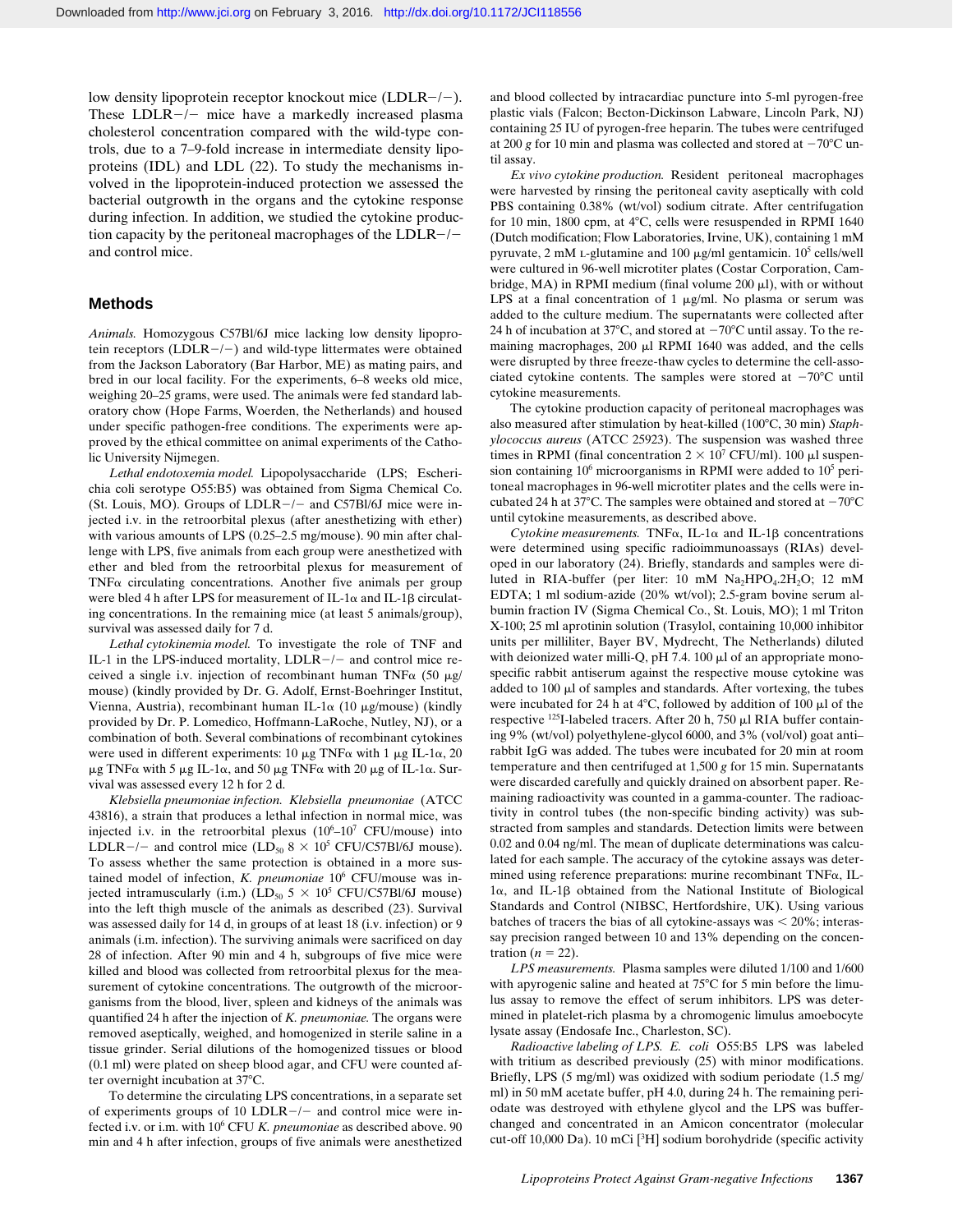21 Ci/mmol) was added to the oxidized LPS (5 mg/ml) in 1 mM Tris-HCl, pH 8.0. After a 2 h incubation at room temperature, the reaction was terminated by the addition of 25 mg nonradioactive sodium borohydride. The tritiated LPS was purified on a PD-10 column (Pharmacia, Woerden, The Netherlands). Subsequently, the unincorporated <sup>3</sup>H was removed by repeated concentration in an Amicon concentrator. Elution of the 3H-labeled LPS preparation on a PD-10 column indicated that more than 95% of the <sup>3</sup>H-label was associated with LPS both in the fresh preparation, as well as in the preparation incubated overnight at room temperature (the temperature of the incubation in the binding studies). The specific activity of this <sup>3</sup>H-LPS was 16,000 cpm/ $\mu$ g.

*Binding of radiolabeled LPS to peritoneal macrophages.* Peritoneal macrophages from  $LDLR-/-$  and C57Bl/6J mice were collected as described above, and 10<sup>6</sup> peritoneal macrophages were incubated in 100 ml RPMI 1640 in 0.5 ml Eppendorf plastic cups. No plasma or serum was present in the system. Increasing amounts of  $[^3H-LPS]$ (10,000–100,000 cpm) were added and the cells were incubated at room temperature for 45 min (26). Cells were spun down (2,000 *g*, 5 min), washed twice in  $100 \mu$ l RPMI, solubilized in scintillation fluid and counted in a  $\beta$ -counter. Nonspecific binding was determined in the presence of a large excess of nonradioactive LPS. Specific binding of LPS was defined as the difference between total and nonspecific binding.

*Determination of plasma lipids.* Cholesterol and triglycerides were determined by enzymatic methods on a Hitachi 747 analyzer.

*Statistical analysis.* Survival data were analyzed using the Kaplan-Meyer log rank test (27). Differences in concentrations of cytokines and in organ counts of the microorganisms were analyzed using the Kruskall-Wallis test (28). Differences were considered significant at  $P < 0.05$ . All experiments were performed at least twice.

# **Results**

*Lethal endotoxemia model.* Plasma cholesterol concentrations are presented in Table I. The total cholesterol concentrations were fourfold higher in  $LDLR-/-$  mice at all the time points tested. The plasma triglyceride concentrations differed only marginally in the two mouse strains both 90 min  $(0.67\pm0.13 \text{ vs. } 0.62\pm0.09 \text{ mmol/liter}, P > 0.05)$  and 4 h  $(0.50\pm0.07 \text{ vs. } 0.42\pm0.06 \text{ mmol/liter}, P > 0.05)$  after LPS. The survival of the  $LDLR-/-$  mice was significantly increased when compared with C57Bl/6J mice, the estimated endotoxin LD<sub>50</sub> dose being 8-times higher ( $P < 0.001$ ) (Fig. 1). Mortality occurred in the first 48 h after endotoxin administration, without further mortality during the next days of the follow-up. Plasma concentrations of TNF $\alpha$  were significantly lower in  $LDLR-/-$  mice 90 min after LPS administration, than in control animals  $(1.5\pm0.5 \text{ vs. } 3.7\pm0.9 \text{ ng/ml}, P < 0.02)$  (Fig. 2). Four hours after the endotoxin challenge, IL-1 $\alpha$  concentrations were also lower in LDLR $-/-$  mice (60 $\pm$ 21 vs. 106 $\pm$ 26 pg/ml,  $P < 0.05$ ), while no differences in IL-1 $\beta$  concentrations were detected  $(36\pm9 \text{ vs. } 37\pm9 \text{ pg/ml}, P > 0.05)$  (Fig. 2).

*Lethal cytokinemia model.* To investigate whether the protection to a lethal injection of endotoxin is due to decreased susceptibility to proinflammatory cytokines, mice were injected i.v. with pro-inflammatory cytokines. The administration of either 50  $\mu$ g recombinant human TNF $\alpha$  or 10  $\mu$ g IL-1 $\alpha$ did not induce any mortality. After the administration of a combination of these cytokines, no protection by the high lipoprotein concentrations of  $LDLR-/-$  mice was observed. The mortality was 0% in both mouse strains when a combination of 10 μg of TNF $\alpha$  and 1 μg IL-1 $\alpha$  was injected. When a combination of 20  $\mu$ g TNF $\alpha$  with 5  $\mu$ g IL-1 $\alpha$  was injected the mortality



*Figure 1.* Survival of LDLR $-/-$  ( $\triangle$ ) and C57Bl/6J mice ( $\odot$ ) after LPS challenge. Groups of at least five animals received an intravenous LPS challenge with the dosages shown on the x-axis and the outcome was recorded as percentage mortality after 48 h. LDLR $-/$ mice had a significantly improved survival when compared with the control animals.

was 20% in LDLR $-/-$  mice and 33% in the C57Bl/6J mice  $(P > 0.05)$ , and when a combination of 50  $\mu$ g TNF $\alpha$  with 10  $\mu$ g IL-1 $\alpha$  was injected the mortality was 80% in LDLR-/- mice, and 91% in controls ( $P > 0.05$ ). The mortality occurred exclusively during the first 48 h.

*Klebsiella pneumoniae infection.* Cholesterol concentrations during *K. pneumoniae* infection decreased in both strains of mice. However, they remained significantly higher in  $LDLR-/$ mice than in control mice (Table I). No significant differences in triglyceride levels 90 min after infection were found between the LDLR $-/-$  and C57Bl/6J mice (0.79 $\pm$ 0.11 vs.



*Figure 2.* Plasma cytokine concentrations in LDLR-/- (shaded col*umns*) and control mice (*black columns*) after an intravenous injection with 1 mg LPS. The plasma concentrations of both TNF (90 min after the LPS challenge) and IL-1 $\alpha$  (4 h after LPS challenge) were significantly decreased in  $LDLR-/-$  mice when compared with control mice. No differences in  $IL-1\beta$  plasma concentrations were detected 4 h after LPS was injected.  $*P < 0.05$ ;  $**P < 0.02$ .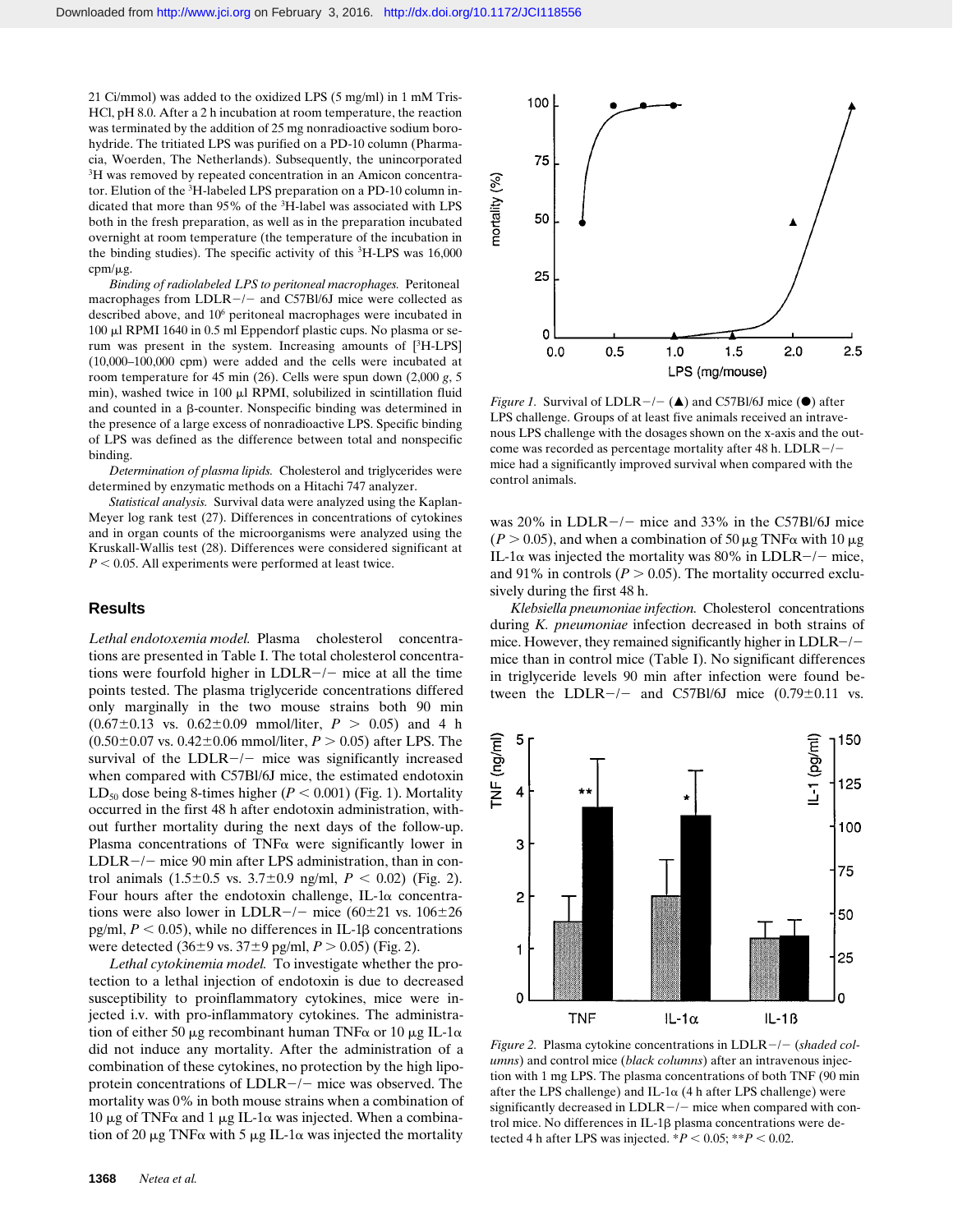$0.75\pm0.06$  mmol/liter,  $P > 0.05$ ). However, 4 h after infection the triglycerides concentrations were slightly higher in LDLR $-/-$  mice than controls (0.79 $\pm$ 0.21 vs. 0.51 $\pm$ 0.07 mmol/ liter,  $P < 0.05$ ). After i.v. injection of  $10<sup>7</sup>$  CFU of *K. pneumoniae*,  $LDLR-/-$  mice showed a delayed and decreased mortality (70%) compared with control animals  $(100\%, P < 0.01)$ (Fig. 3). After an i.v. infection with  $10^6$  CFU, only 42% of LDLR $-/-$  mice died, in comparison with 67% of the C57Bl/ 6J mice  $(P < 0.05)$  (Fig. 3). In the *K. pneumoniae* infection models studied, no deaths occurred after 14 d of infection. No differences in *K. pneumoniae* outgrowth in the organs of the two groups 24 h after infection was observed (Table II). Also, quantitative blood cultures revealed no differences between the two mouse strains (Table II). However, the LPS concentrations in  $LDLR-/-$  mice tended to be lower when compared with C57Bl/6J mice, in both strains reaching high values 90 min after i.v. injection of *Klebsiella*, and decreasing at 4 h (Table III). TNF $\alpha$  concentrations in the plasma of LDLR-/mice measured 90 min after infection were lower compared with control mice, although statistical significance was not reached (0.45 $\pm$ 0.46 vs. 0.81 $\pm$ 0.61 ng/ml, *P* > 0.05). Concentrations of IL-1 $\alpha$  in the plasma of LDLR-/- mice were lower as compared with control mice at 4 h after infection  $(56\pm 40 \text{ vs.})$ 114 $\pm$ 9 pg/ml,  $P < 0.04$ ); only marginally lower IL-1 $\beta$  was detected in LDLR $-/-$  mice (55 $\pm$ 21 vs. 78 $\pm$ 13 pg/ml, *P*  $> 0.05$ ).

When the more sustained *K. pneumoniae* infection was induced by intramuscular injection of  $10<sup>6</sup>$  CFU, the survival in the LDLR $-/-$  group was 56%, while only 11% of the control animals survived  $(P < 0.05)$ . Most of the animals died between days 5 and 12 of the follow-up. No differences in the outgrowth of *K. pneumoniae* in the organs and blood of the two mouse strains were found (Table II). LPS plasma concentrations were similar in both mouse strains (Table III). The LPS determinations were performed after heating the plasma, a process which liberates lipoprotein-bound LPS, and thus the total plasma LPS rather than the free LPS concentrations were assessed. Compared with i.v. infection, the LPS concentrations during the i.m. infection were lower 90 min after infection, but higher at 4 h. This was also accompanied by later increases in cytokines: TNF $\alpha$  and IL-1 $\alpha$  plasma concentrations in most of the samples after 90 min were below the detection limit, to become detectable at 4 h. At the latter time point, a tendency towards decreased circulating concentrations of TNF $\alpha$  (101 $\pm$ 89

*before and after LPS Challenge and K. pneumoniae Infection in LDLR*2*/*2 *and C57B1/6J Mice*

|                     |                                 | $LDLR-/-$                                             | C57B1/6J                                                             |
|---------------------|---------------------------------|-------------------------------------------------------|----------------------------------------------------------------------|
| Before infection    |                                 | $9.55 \pm 1.11$                                       | $2.25 \pm 0.45*$                                                     |
| After LPS           | $90 \text{ min}$<br>4 h         | $5.16 \pm 1.53$<br>$4.10 \pm 0.69$                    | $1.42 \pm 0.27*$<br>$1.42 \pm 0.18$ <sup>§</sup>                     |
| After K. pneumoniae | $90 \text{ min}$<br>4 h<br>24 h | $5.72 \pm 1.05$<br>$6.27 \pm 1.16$<br>$7.42 \pm 0.63$ | $1.78 \pm 0.08*$<br>$1.96 \pm 0.17$ <sup>§</sup><br>$2.54 \pm 0.71*$ |

LDLR $-/-$  and control mice were challenged with LPS (1 mg/mouse) or infected i.v. with 10<sup>6</sup> cfu of *K. pneumoniae*. Each figure represents mean $\pm$ SD of five mice. \**P* < 0.01. <sup>§</sup>*P* < 0.05 (for comparison between C57B1/6J and LDLR $-/-$ ).

*Table II. Bacterial Outgrowth in the Organs of LDLR-/- and C57B1/6J Mice 24 h after i.v. and i.m. Infection with 10<sup>6</sup> CFU K. pneumoniae\**

|                    |              | $LDLR-/-$       | C57B1/6J        |
|--------------------|--------------|-----------------|-----------------|
| K. pneumoniae i.v. | Liver        | $5.78 \pm 1.09$ | $5.32 \pm 1.30$ |
|                    | Spleen       | $5.72 \pm 1.04$ | $6.40 \pm 1.02$ |
|                    | Kidneys      | $4.83 \pm 1.53$ | $5.32 \pm 1.55$ |
|                    | <b>Blood</b> | $4.63 \pm 1.19$ | $5.04 \pm 1.00$ |
| K. pneumoniae i.m. | Liver        | $5.50 \pm 1.08$ | $5.25 \pm 0.71$ |
|                    | Spleen       | $5.52 \pm 1.57$ | $5.47 \pm 0.86$ |
|                    | Kidneys      | $5.42 \pm 1.46$ | $5.10 \pm 0.49$ |
|                    | <b>Blood</b> | $4.97 \pm 0.93$ | $5.12 \pm 1.15$ |
|                    |              |                 |                 |

\*The data represent mean $\pm$ SD of log CFU/gram of tissue for five animals. The results do not differ significantly for the three organs and the blood tested.

vs.  $235 \pm 228$  pg/mL,  $P > 0.05$ ) and IL-1 $\alpha$  ( $35 \pm 12$  vs.  $85 \pm 52$  pg/ ml,  $P > 0.05$ ) was observed in the LDLR $-/-$  mice when compared with controls, although statistical significance was not reached. IL-1b concentrations were below detection limit both 90 min and 4 h after infection.

*Ex vivo cytokine production capacity.* To investigate whether the decreased in vivo cytokine production by the  $LDLR-/$ mice was due to reduced cellular production capacity, rather than to LPS binding and neutralization by the high lipoprotein concentrations, resident peritoneal macrophages were stimulated in vitro by LPS in the absence of plasma or serum. Somewhat surprisingly, cytokine concentrations in supernatants of macrophages from  $LDLR-/-$  mice were 2–3-fold higher after LPS stimulation when compared with C57Bl/6J mice (Fig. 4 *a*). The cell-associated TNFa did not differ between the two mouse strains, while both cell-associated IL-1 $\alpha$  and IL-1 $\beta$  were increased in  $LDLR-/-$  mice (Fig. 4 *b*). This increased cytokine production capacity was observed only after LPS stimulation, and was not detected after stimulation with heat-killed *Staphylococcus aureus* (Fig. 4, *a* and *b*).

*Binding of tritiated LPS to peritoneal macrophages.* To test whether the increased cytokine production capacity was due to increased LPS binding to macrophages, we assessed the specific binding of  $[{}^{3}H$ -LPS] to the peritoneal macrophages of the two mouse strains. The specific binding of radiolabeled LPS to *Table I. Plasma Cholesterol Concentrations (mmol/liter)* the peritoneal macrophages of LDLR-/- mice was signifi-

*Table III. LPS Circulating Concentrations (ng/mL) in LDLR*2*/*2 *and C57B1/6J Mice after i.v. and i.m. Infection with 10<sup>6</sup> CFU K. pneumoniae\**

|                    |                  | $LDLR-/-$        | C57B1/6J             |
|--------------------|------------------|------------------|----------------------|
| K. pneumoniae i.v. | $90 \text{ min}$ | $6.7(3.9-30.5)$  | $25.7(3.5-39.9)$     |
|                    | 4 h              | $2.9(1.5-4.2)$   | 7.2 $(3.8-28.7)^{8}$ |
| K. pneumoniae i.m. | $90 \text{ min}$ | $2.3(0.1-49.2)$  | $3.9(1.7-9.0)$       |
|                    | 4 h              | $13.4(1.6-26.0)$ | $15.6(1.9 - 81.5)$   |

\*The results represent median (interval) of groups of five mice.  $P$  <  $0.05$  (for comparison between LDLR $-/-$  and C57B1/6J mice). Total LPS plasma concentrations were detected after heating the samples, a process which liberates lipoprotein-bound LPS.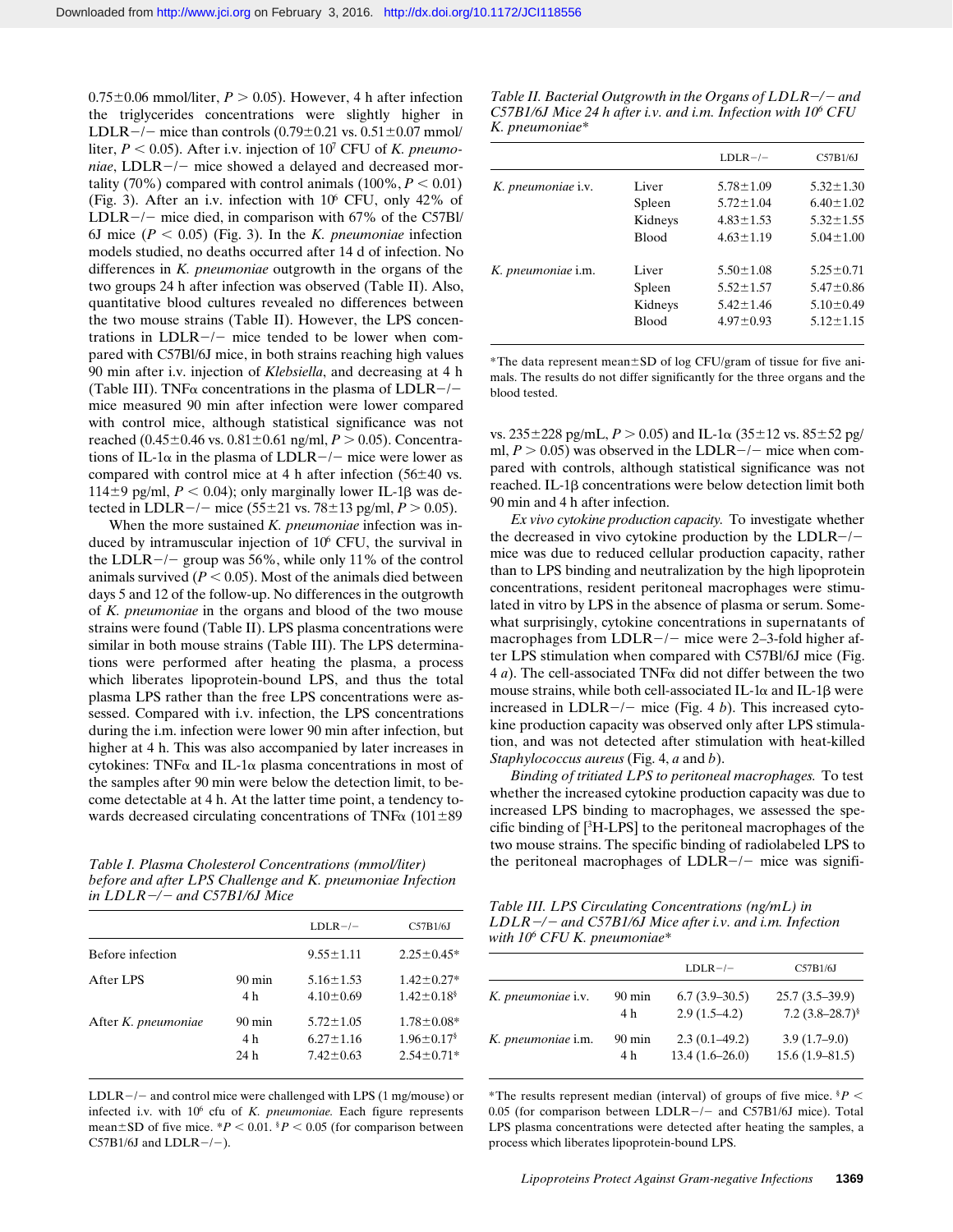

*Figure 3.* Survival of  $LDLR -/-$  and C57Bl/6J mice after i.v. infection with *Klebsiella pneumoniae.* An i.v. injection of 10<sup>7</sup> CFU *K. pneumoniae* was given to  $LDLR-/-$  (closed triangles) and C57Bl/6J mice (closed circles). Other groups of  $LDLR-/-$  (open triangles) and C57Bl/6J mice (open circles) received 10<sup>6</sup> CFU *K. pneumoniae.* Survival was significantly improved in  $LDLR-/-$  mice. The figure gives pooled data of three experiments with at least 18 mice per group each.

cantly higher than to macrophages of C57Bl/6J mice, after various amounts of  ${}^{3}$ H-LPS added: 2001 $\pm$ 318 vs. 1132 $\pm$ 222 cpm bound when 10,000 cpm <sup>3</sup>H-LPS were added ( $P < 0.05$ ); 5806 $\pm$ 442 vs. 2421 $\pm$ 476 cpm bound (30,000 cpm added) (*P* < 0.05); and  $15,840\pm3,305$  vs.  $5,901\pm368$  cpm bound (100,000 cpm added) ( $P < 0.05$ ). The non-specific binding of tritiated LPS did not differ between the two mouse strains.

# **Discussion**

In this study we showed that LDL receptor deficient mice were protected against lethal endotoxemia as well as against severe infections with Gram-negative microorganisms, not only after acute i.v. infection, but also in a more subacute model of intramuscular infection with *Klebsiella pneumoniae.* Lipoprotein concentrations in the LDLR $-/-$  mice are genetically elevated, due to increased IDL and LDL (22). Our approach thus differs from other models in which exogenous lipoproteins were administered to obtain hyperlipoproteinemia (10, 11, 18). This intervention was associated with decreased cytokinemia and improved survival during lethal endotoxemia. The same protection was reported in mice in which endogenously elevated HDL were responsible for the increased lipoproteins (19). The importance of endogenous lipoproteins in the protection against lethal endotoxemia was also observed by Feingold and colleagues (20), who reported increased LPSinduced mortality when serum lipids were decreased by pharmacological agents. However, our study shows that the protection due to increased endogenous LDL can be extended to severe Gram-negative infections with live microorganisms.

In general, mortality to infection is considered to be due to lethal cytokinemia or to functional impairment by excessive growth of microorganisms in the organs of the host. In the model of infection we studied, showing no difference in the number of circulating bacteria or the number of bacteria in the tissues, the protection was probably achieved through the high levels of LDL in the LDLR $-/-$  mice, which are able to neutralize the effects of LPS released by similar bacterial loads as in the control mice, and consequently inhibit the induction of lethal



*Figure 4.* Secreted (Fig. 4 *a*) and cell-associated (Fig. 4 *b*) cytokine production after in vitro stimulation of peritoneal macrophages of  $LDLR - / -$  and control mice. 10<sup>5</sup> peritoneal macrophages/well were stimulated with either LPS (1 mg/ml) or heat-killed *S. aureus* (10<sup>6</sup> CFU/well) for 24 h at  $37^{\circ}$ C.  $*P < 0.05$  (for comparison between  $LDLR-/-$  and control macrophages).

concentrations of cytokines. The crucial role of cytokines in the response to a Gram-negative infection, independently of the bacterial load, has also been documented in our previous studies (29, 30).

The protection against the LPS component of Gram-negative bacteria by lipoproteins is achieved either by direct neutralization of LPS by forming LPS-lipoprotein complexes (8, 9, 10), or by accelerating the clearance of LPS by lipoproteins (11). In this respect, we considered if in our study an increased clearance of LPS or the direct neutralization of LPS by lipoproteins is playing the main role in the protection of  $LDLR-/$ mice during *K. pneumoniae* infection. The LPS concentrations tended to be lower in  $LDLR-/-$  mice than in controls when the infection was induced by i.v. injection of *K. pneumoniae.* This may be due to increased LPS clearance, since we determined the LPS concentrations after heating the plasma before the assay, a procedure which liberates lipoprotein-bound LPS (31). However, in the i.m. *K. pneumoniae* infection model, the LPS concentrations were similar in the  $LDLR-/-$  and control mice. Since  $LDLR-/-$  mice in this model also showed decreased circulating cytokines, as well as decreased mortality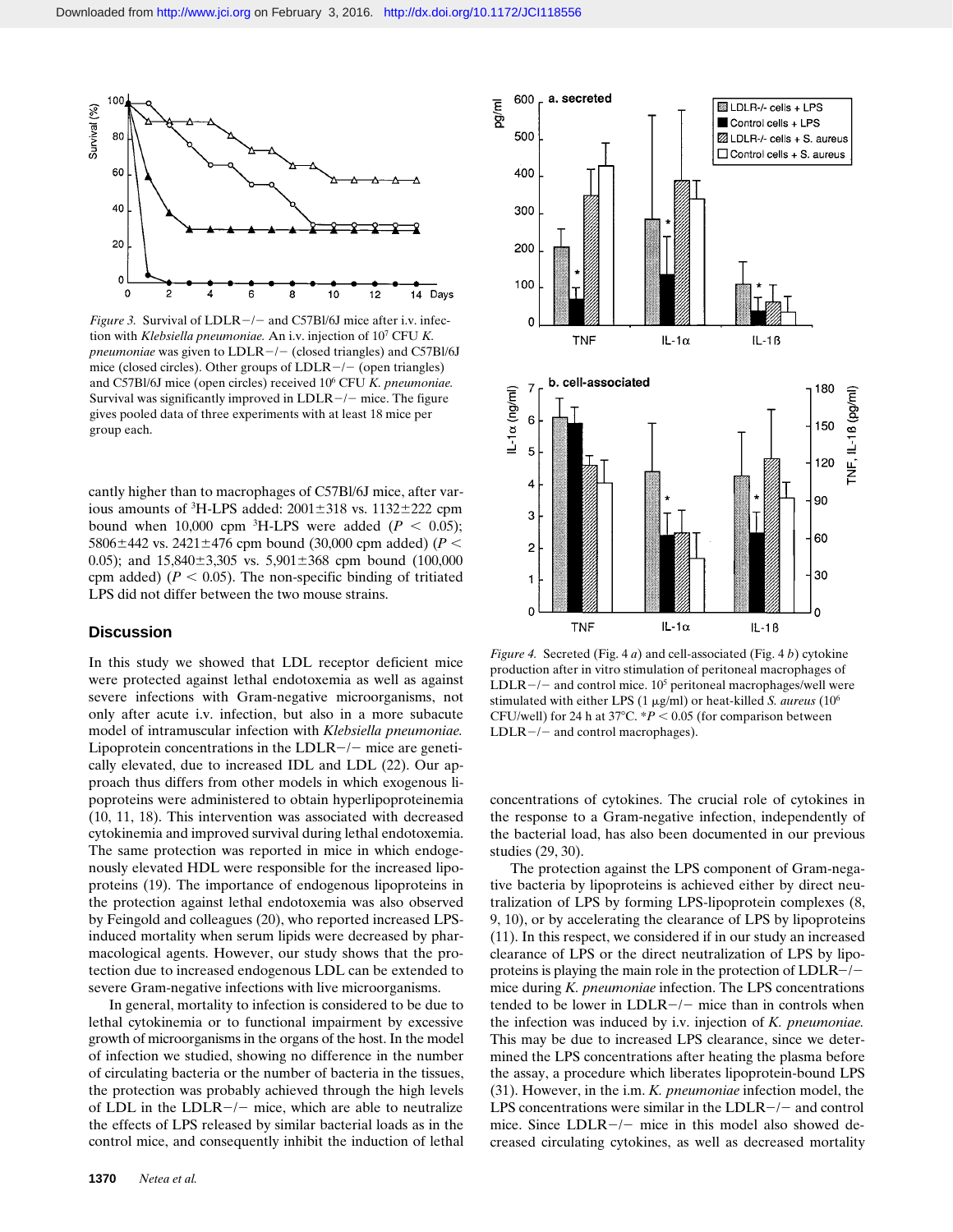compared with control mice, we conclude that probably the main mechanism of protection of LDLR-/- mice in *K. pneumoniae* infection is through direct binding and neutralization of LPS by lipoproteins, rather than increased clearance of endotoxin. This is not surprising since the clearance of LDL, which is the main lipoprotein fraction increased in the LDLR $-/-$  mice, is decreased in these mice (22), due to the lack of the receptor.

The increased cytokine concentrations in the circulation during Gram-negative infections are thought to be induced by the LPS component of the cell wall. We have shown that LDLR $-/-$  mice were more LPS tolerant, the LPS LD<sub>50</sub> in  $LDLR-/-$  mice being increased approximately eightfold. Associated with the increased protection of  $LDLR-/-$  mice we observed decreased concentrations of the pro-inflammatory cytokines TNF $\alpha$  and IL-1 $\alpha$ . The LDLR-/- mice were not protected against a lethal injection of these cytokines, arguing against a direct inactivation of circulating cytokines by lipoproteins, and against decreased peripheral sensitivity of  $LDLR-/$ mice to TNF $\alpha$  or IL-1. This confirms that the protection of  $LDLR-/-$  mice in lethal endotoxemia is due to an inactivation of the bacterial LPS by increased plasma lipoproteins, which in turn results in a blunted response of the proinflammatory cytokines.

An interesting observation was made when we evaluated the in-vitro cytokine production capacity of the LDLR $-/$ mice. We showed that, in contrast to the in-vivo decreased cytokine production after LPS challenge, the in-vitro LPSstimulated cytokine production capacity of peritoneal macrophages of mice with hypercholesterolemia was higher than in control mice. This increase was observed for all the cytokines tested: TNF $\alpha$ , IL-1 $\alpha$  and IL-1 $\beta$ . An explanation for these findings could be up-regulation of LPS receptors on the macrophages of  $LDLR-/-$  mice. Indeed, our LPS-binding experiments showed increased specific binding of tritiated LPS to the macrophages of  $LDLR-/-$  mice. In normal mice, exposure to small LPS quantities may down-regulate its own receptors on the host cells, as has been shown for the CD14 molecule on human cells (32). We hypothesize that in the LDLR $-/-$  mice, such down-regulation of LPS receptors may not occur because the enhanced plasma lipoproteins rapidly bind and neutralize the circulating endotoxin. In our experiments, stimulation with *S. aureus* did not induce an enhanced cytokine production by the macrophages of  $LDLR-/-$  mice, suggesting a selective down-regulation of LPS-receptors. Still, a direct effect of the high lipoprotein concentrations on the LPS receptors and LPS binding cannot be excluded, since others have shown that cholesterol modulates CD14 expression on human cells (33), and the clustering of other glycophospholipid-anchored receptors (34). Because LPS binds not only to CD14, but also to CD11b/ CD18, to the scavenger receptor, and possibly other membrane proteins, it remains to be elucidated which of these receptors and mechanisms contributed to the increased LPS binding.

An increased cytokine production capacity has also been observed in monocytes of patients with familial hypercholesterolemia (35) and in individuals with high plasma HDL concentrations (36). The results of these studies and our present findings argue for a more general phenomenon of increased cytokine production by monocytes/macrophages of hosts with high circulating lipoprotein concentrations. The clinical importance of this phenomenon remains to be further studied.

## **Acknowledgments**

The authors thank Dr. Robert Sauerwein and Jeanette Mulder for performing the endotoxin determinations, and Margo van den Brink, Monique Bakker and Piet Spaan for their excellent assistance with the animal experiments.

#### **References**

1. Lynn, W.A., and J. Cohen. 1995. Adjunctive therapy for septic shock: a review of experimental approaches. *Clin. Infect. Dis.* 20:143–158.

2. Beutler, B., I.W. Milsark, and A.C. Cerami. 1985. Passive immunization against cachectin/tumor necrosis factor protects mice from lethal effect of endotoxin. *Science (Wash. DC).* 229:869–871.

3. Tracey, C.J., Y. Fong, D.G. Hesse, K.R. Manogue, A.T. Lee, G.C. Kuo, S.F. Lowry, and A. Cerami. 1987. Anti-cachectin/TNF monoclonal antibodies prevent septic shock during lethal bacteraemia. *Nature (Lond.).* 330:662–664.

4. Ashkenazi, A., S.A. Marsters, D.J. Capon, S.M. Chamow, I.S. Figari, D. Pennica, D.V. Goeddel, M.A. Palladino, and D.H. Smith. 1991. Protection against endotoxin shock by a tumor necrosis factor immunoadhesin. *Proc. Natl. Acad. Sci. USA.* 88:10535–10539.

5. Wakabayashi, G., J.A. Gelfand, J.F. Burke, R.C. Thomson, and C.A. Dinarello. 1991. A specific receptor antagonist for interleukin-1 prevents Escherichia coli-induced shock in rabbits. *FASEB J.* 5:338–343.

6. Mathison, J., P. Tobias, E. Wolfson, and R. Ulevitch. 1991. Regulatory mechanisms of host responsiveness to endotoxin (lipopolysaccharide). *Pathobiology.* 59:185–188.

7. Pugin, J., C.C. Schurer-Maly, D. Leturcq, A. Moriarty, R.J. Ulevitch, and P.S. Tobias. 1993. Lipopolysaccharide activation of human endothelial and epithelial cells is mediated by lipopolysaccharide-binding protein and soluble CD14. *Proc. Natl. Acad. Sci. USA.* 90:2744–2751.

8. Wurfel, M.M., S.N. Kunitake, H. Lichenstein, J.P. Kane, and S.D. Wright. 1994. Lipopolysaccharide (LPS)-binding protein is carried on lipoproteins and acts as a cofactor in the neutralization of LPS. *J. Exp. Med.* 180:1025– 1035.

9. Wurfel, M.M., E. Heilman, and S.D. Wright. 1995. Soluble CD14 acts as a shuttle in the neutralization of lipopolysaccharide (LPS) by LPS-binding protein and reconstituted high density lipoprotein. *J. Exp. Med.* 181:1743–1754.

10. Ulevitch, R.J., and A.R. Johnston. 1978. The modification of biophysical and endotoxic properties of bacterial lipopolysaccharides by serum. *J. Clin. Invest.* 62:1313–1324.

11. Van Lenten, B.J., A.M. Fogelman, M.E. Haberland, and P.A. Edwards. 1986. The role of lipoproteins and receptor-mediated endocytosis in the transport of bacterial lipopolysaccharide. *Proc. Natl. Acad. Sci. USA.* 83:2704–2708.

12. Harris, H.W., C. Grunfeld, K.R. Feingold, and J.H. Rapp. 1990. Human very low density lipoproteins and chylomicrons can protect against endotoxininduced death in mice. *J. Clin. Invest.* 86:696–702.

13. Harris, H.W., C. Grunfeld, K.R. Feingold, T.E. Read, J.P. Kane, A.L. Jones, E.B. Eichbaum, G.F. Bland, and J.H. Rapp. 1993. Chilomicrons alter the fate of endotoxin, decreasing tumor necrosis factor release and preventing death. *J. Clin. Invest.* 91:1028–1034.

14. Tahri-Jouti, R.A., and R. Chabi. 1991. Binding of endotoxin to macrophages: distinct effects of serum constituents. *Immunol. Invest.* 20:377–386.

15. Munford, R.S., J.M. Andersen, and J.M. Dietsliy. 1981. Sites of tissue binding and uptake in vivo of bacterial lipopolysaccharide-high density lipoprotein complexes. *J. Clin. Invest.* 68:1503–1513.

16. Flegel, W.A., A. Wolpl, D.N. Mannel, and H. Northoff. 1989. Inhibition of endotoxin-induced activation of human monocytes by human lipoproteins. *Infect. Immun.* 57:2237–2245.

17. Warren, H.S., G.R. Riveau, F.A. de Deckker, and L.A. Chedid. 1988. Control of endotoxin activity and interleukin-1 production through regulation of lipopolysaccharide-lipoprotein binding by a macrophage factor. *Infect. Immun.* 56:204–212.

18. Hubsch, A.P., F.S. Powell, P.G. Lerch, and J.E. Doran. 1993. A reconstituted, apolipoprotein A-1 containing lipoprotein reduces tumor necrosis factor release and attenuates shock in endotoxemic rabbits. *Circulatory Shock.* 40:14– 23.

19. Levine, D.M., T.S. Parker, T.M. Donelly, A. Walsh, and A.L. Rubin. 1993. In vivo protection against endotoxin by plasma high density lipoprotein. *Proc. Natl. Acad. Sci. USA.* 90:12040–12044.

20. Feingold, K.R., J.L. Funk, A.H. Moser, J.K. Shigenaga, J.H. Rapp, and C. Grunfeld. 1995. Role for circulating lipoproteins in protection from endotoxin toxicity. *Infect. Immun.* 63:2041–2046.

21. Read, T.E., C. Grunfeld, Z.L. Kumwenda, M.C. Calhoun, J.P. Kane, K.R. Feingold, and J.H. Rapp. 1995. Triglyceride-rich lipoproteins prevent septic death in rats. *J. Exp. Med.* 182:267–272.

22. Ishibashi, S., M.S. Brown, J.L. Goldstein, R.D. Gerard, R.E. Hammer, and J. Herz. 1993. Hypercholesterolemia in low density lipoprotein receptor knockout mice and its reversal by adenovirus-mediated gene delivery. *J. Clin. Invest.* 92:883–893.